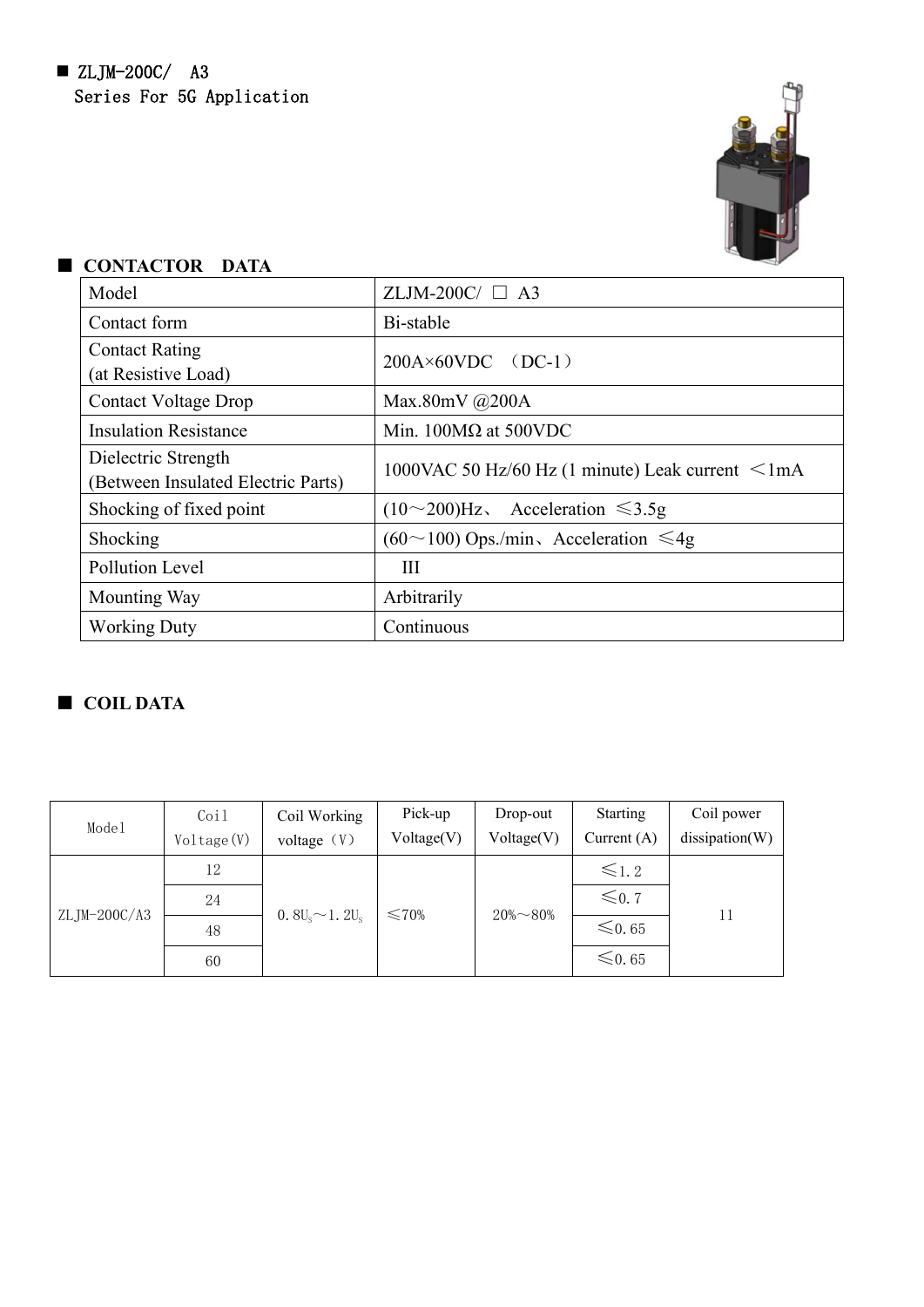

Example: ZLJM-200C/48.S A3; said: Magnetic latching DC Contactor, 200A for DC-1 load rated current, coil voltage 48V DC, with aux. contact.

#### ■ **SHAPE INSTALLATION AND CIRCUIT DIAGRAM**





Circuit Diagram

3#Red Wire "+" 1#Black Wire "-"